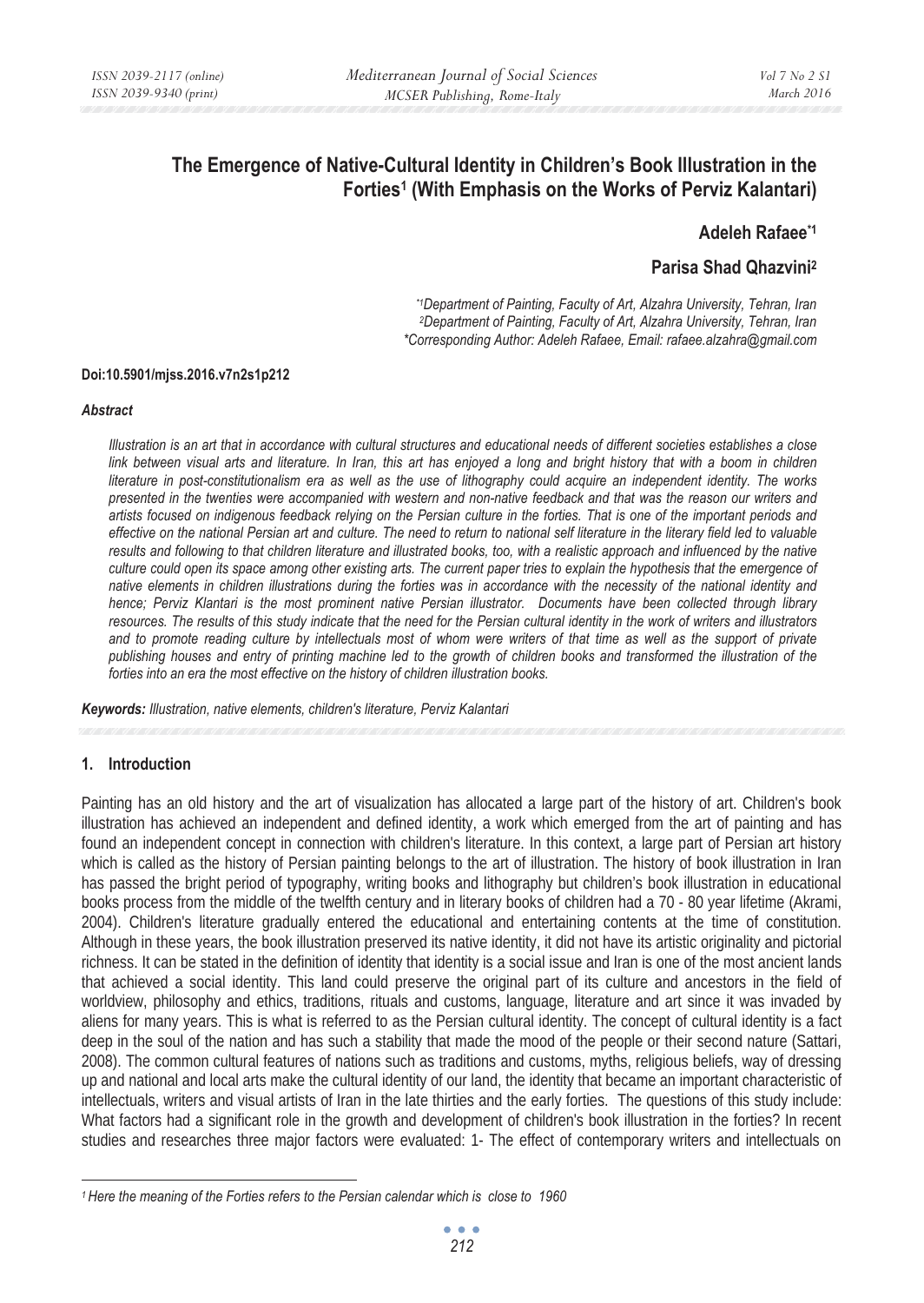children's books illustration. 2- The study of native-cultural elements on illustration in the forties. 3- The study of the effects of the works of Parviz Kalantari as the most Persian native illustrator.

## **2. Research Methodology**

The main focus of this research is based on collecting data from literary sources. Those data also compared with the information of articles from journals. In addition, the secondary sources are observation method of images and description of them. It can be explained that the research Methodology of this Paper focused on analyses of the data and Illustrations of in the forties.

### **3. Review of Literature**

In recent years, significant studies have been conducted about the children's books illustration. Journals and monthly magazines such as Ketab-e-Mah reflected the views of the illustrators and writers of children's books and various interviews and articles on the art of Persian illustration in the contemporary era. Some of the most complete studies on this topic include the series books of Children and Pictures by Jamaluddin Akrami and the series books of Children's Literature by Zohreh Ghayini and Mohammad Hadi that were used in this study. The study on the field of children's book illustration in the forties with emphasis on native elements in the works of Parviz Kalantari and the analysis of the current works can re-interpret the capacities of using national- cultural elements of our land for new illustrators.

# **4. The History of Illustration in Iran**

Stories, historical events and recreating daily life as on the walls of caves in Lorestan, the potteries of the Silk hill in Kashan or the Achaemenid, Parthian, Sassanid Petroglyphs are considered as the kinds of unwritten illustration that entered in books with the invention of paper. Illustration in Ancient Iran was not only limited to pottery designs and left inscriptions and the holy book of the Zoroastrians, Avesta, is one of the first examples of illustrated books in ancient times. In the Islamic era, the rich history of narrative pictures on walls and the Achaemenid and Sassanid engravings were not forgotten and were used in Iran's picture books in the Middle Ages. With the emergence of painting in the school of Baghdad and its development in the schools such as Herat, Shiraz, Tabriz and Isfahan, the Iranian artists created valuable works. The presence of Kamal al-Din Behzad and Reza Abbasi in the visualization and illustration of the Safavid period is one of the efforts of Iranian prominent painters in the middle Ages. In the Qajar era before the arrival of the printing industry in Iran, the first children's books given to the students at schools were the stamps printed on paper with handmade wooden frames which were given to children by school owners at Nowruz. That is why these images were called "Eydi Sazi". With the advent of the printing industry, a new chapter was opened on the art of illustration at that time. After the arrival of the printing press and the familiarity of Iranians with this industry and also the establishment of first public and private publications in Iran, the children's books were published in a wide range. Dar ul-Funun stone publication that was established from the late (1268 AH/ 1230 SH) was one of the publications that published very good quality books for the education of children and young adults. "Hassanein book" 1246 AH, Tadib Al-Atfal Meftah Al-Molk, Illustrated by: Mohammad Naghash Esfahani 1293 AH, "Khale Sooske" Nazim Al-Ashar, Mulla Abdullah 1307 AH, "Moosh o Gorbeh" 1298 AH and "Hekayate Roobah" 1301 AH are some examples of children's books (Mehrdad Far, 2011).

Another successful example is "Masnavi Al-Atfal" by Meftah Al-Molk in 1309 AH which was illustrated by Mustafa. During the Pahlavi era, the familiarity with the reformist ideas of European philosophers such as "John Locke" "Jean-Jacques Rousseau," and "John Dewey" provided an opportunity for Iranian scholars to improve the school processes in Iran (Mehrdad Far, 2011).The establishment of Dar ul-Funun that was the first school in the country was the first step in organizing the education system that later led to the establishment of elementary and middle school. The years from 1300 SH to 1340 should be called as the foundation of modern education and the development of children's educational books. The beginning of the fourth century in the history of Persian literature has profound changes in the political approaches. The establishment of new reign was intensified with the improvement of political, social and cultural distributions on the one hand and tendencies toward western thoughts to eliminate the independent attitudes in that period. After the political changes that occurred in Iran from 1953 onwards, the education system showed its tendency toward the presence of American experts in book printing and production and Franklin publication in 1957 cooperated with the Ministry of Education to publish textbooks (Mehrdad Far, 2011). Book illustration whether the textbooks or children's literature kept the book illustration within the area of lines and stripe highlights because of the lack of color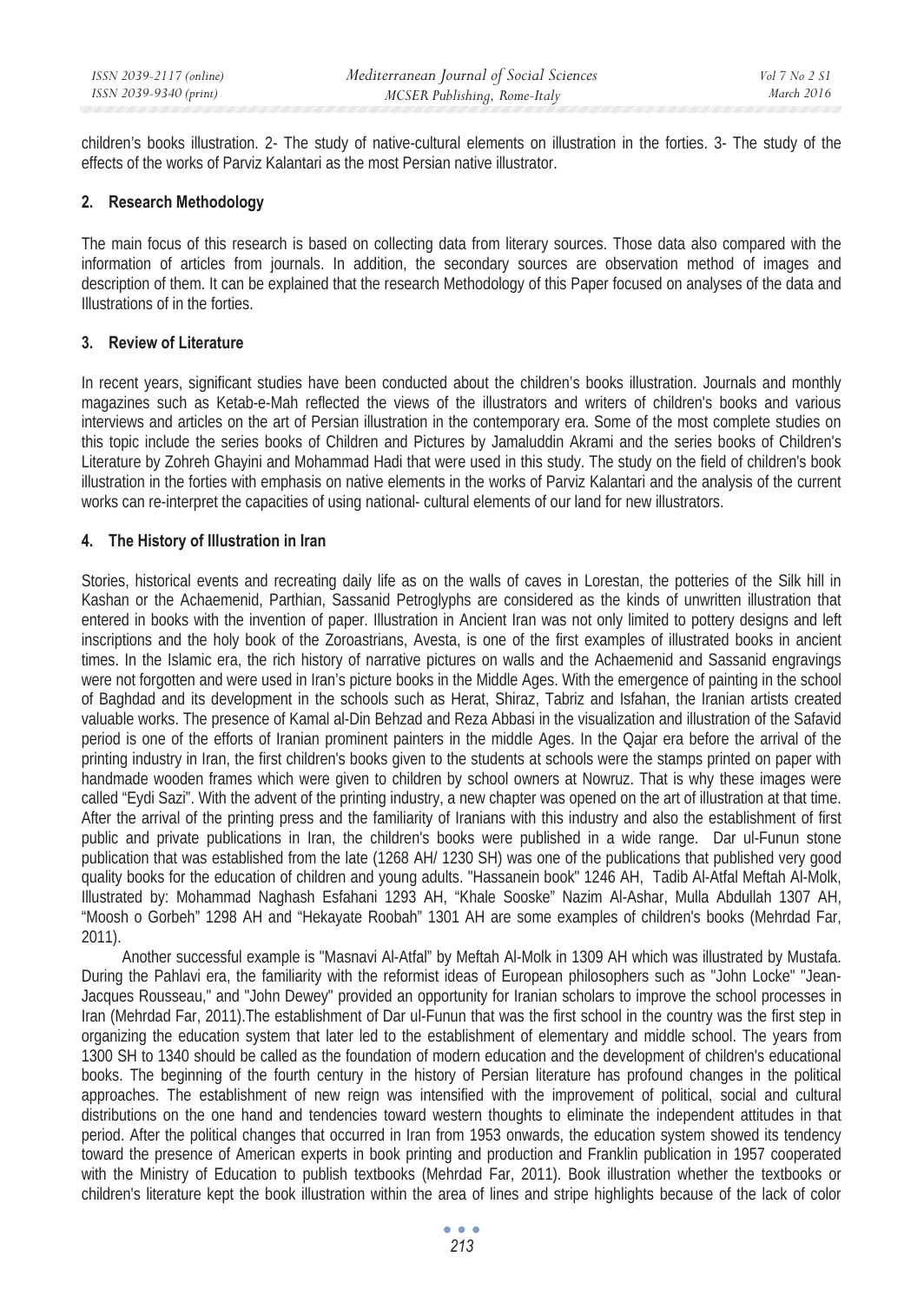printing and the removal of color as the most child-friendly process. The designs by Mohammad Bahrami and Leili Taghipur were remained only in the range of linear highlights and simple hatchings despite the simplicity and realism. But with the development of machine printing industry and the use of four-color feature in the book "Moosh o Gorbeh" that was illustrated in 1956, brought another area for work experiences of Javadi Poor. The work series of Javadi Poor in the field of colored images is the first experience of color presence in the illustration of that period. But it is worth noting that the personal experiences of illustrators in the use of color in printing operations were done as offset not by an illustrator with the colors he/she had. In 1960, Franklin publication and textbooks printing and writing organization sent 16 experts in writing and illustrating children's textbooks such as "Parviz Kalantari" and "Zaman Zamani" to America, England and France to use their broad experiences in writing and illustrating textbooks. Applying these experiences in the formulation of text, illustration and layout of textbooks had a very significant effect; the impact which its various layers are still seen today in the provision of textbooks (Akrami, 2004). The sophisticated attention to children's literature by authors, the establishment of "Book Council " in 1962 and "Center for Intellectual Development" in 1966, growth in offset printing facilities, expansion of publishers and private sponsors' activities with national trends made the children's book illustration to enter the crucial period in the history of its life. And the forties were evaluated as a landmark in the history of Persian illustration.

# **5. The Forties; the New Period of Writing Books for Children and Adolescents**

In the study of the Iranian children's literature, the forties can be considered as a bright and special decade. This brightness is the product of rapid changes in social and economic structure of Iran that finally led to the institutionalization of children's literature and the individualization of this issue. Two effective factors should be mentioned in the study of the children's literature in Iran and its factors.

- 1. International factors: Including international organizations which addressed the cultural activities and one of their most important ones is UNICEF. This organization has played an important role in the subjectivity of society to pay attention to children and create a plan to improve their cultural level in Iran in the forties.
- 2. National factors: One of the factors affecting the local cultural development is the migration of the middle class (workers, farmers, and teachers) to large cities. This class tried to provide the cultural, artistic and entertaining facilities for their children and adolescents. This demand made the artists and writers to publish the book in accordance with the needs.

The second half of the forties, Iranian literature with the presence of a new generation of middle-class and the tendency toward books and reading, entered a new round of writers of children's literature. In this period that is characterized by its diversity and cultural diversity, the society is in transition from cultural works. A society in transition avoided the traditional culture and works and could no longer remain in the context of traditional, classic or oral works which were repeated in generational and inter-generational cycles (Ghayini, 2014). But the dominant mentality in society was the traditional mentality that knew the modern proportions. Some of the writers deiced to create new works with their old mentalities that led to an apparent contradiction in the field of literary Iran. The study of the sociology of children's literature authors shows that the authors were mostly from the middle class and the rural population had had a difficult life but did not reflect the pain and suffering of their childhood in their works. These authors wrote for a short period or abandoned writing in terms of the economic difficulties and only left a few works. The lack of enough attention to native arts in the two decades ago, the increasing trend to return to national self in this decade, private supporters welcomed by intellectuals and writers, understanding the necessity of publishing books and book reading culture by authors led to the cultural-national policy making by intellectuals for the Iranian literary community. With the establishment of the Center for Intellectual Development of Children and Adolescents, children's literature began its new life. And the writers such as Farideh Farjam and Mahmoud Mosharaf Azad Tehrani Namdar created considerable works for children with the awareness of the fundamental role of children's literature. Many of the writers who worked with this center were active in the field of adult literature with the emergence of a wave of interest in children's literature. Gholamhossein Yousefi, Mehrdad Bahar, Siroos Tahbaz, Ahmad Reza Ahmadi, Ahmad Shamlou, Nader Ebrahimi, Javad Majabi and Siavash Kasraie are some examples. Persian literature in its evolution period, owes some teachers like Abbas Yamini Sharif, Samad Behrangi, Ali Ashraf Darvishian, Mansour Yaghooti, and Nasim Khaksar a large part of its success and progress. Along with the Center for Intellectual Development and the authors of the Ministry of Education, the practitioners of Children and Adolescents' Magazine were involved in a wide range of activities. One of the brilliant figures of this cultural institution is Iraj Jahanshahi. Most activities of the magazine were based on the promotion of literacy culture and Ferdows Vaziri and Mahdokht Sanati performed enormous works and activities in this area. In this new cultural wave, a wide range of authors began writing stories in religious literature and most of their remaining works have political themes. One of the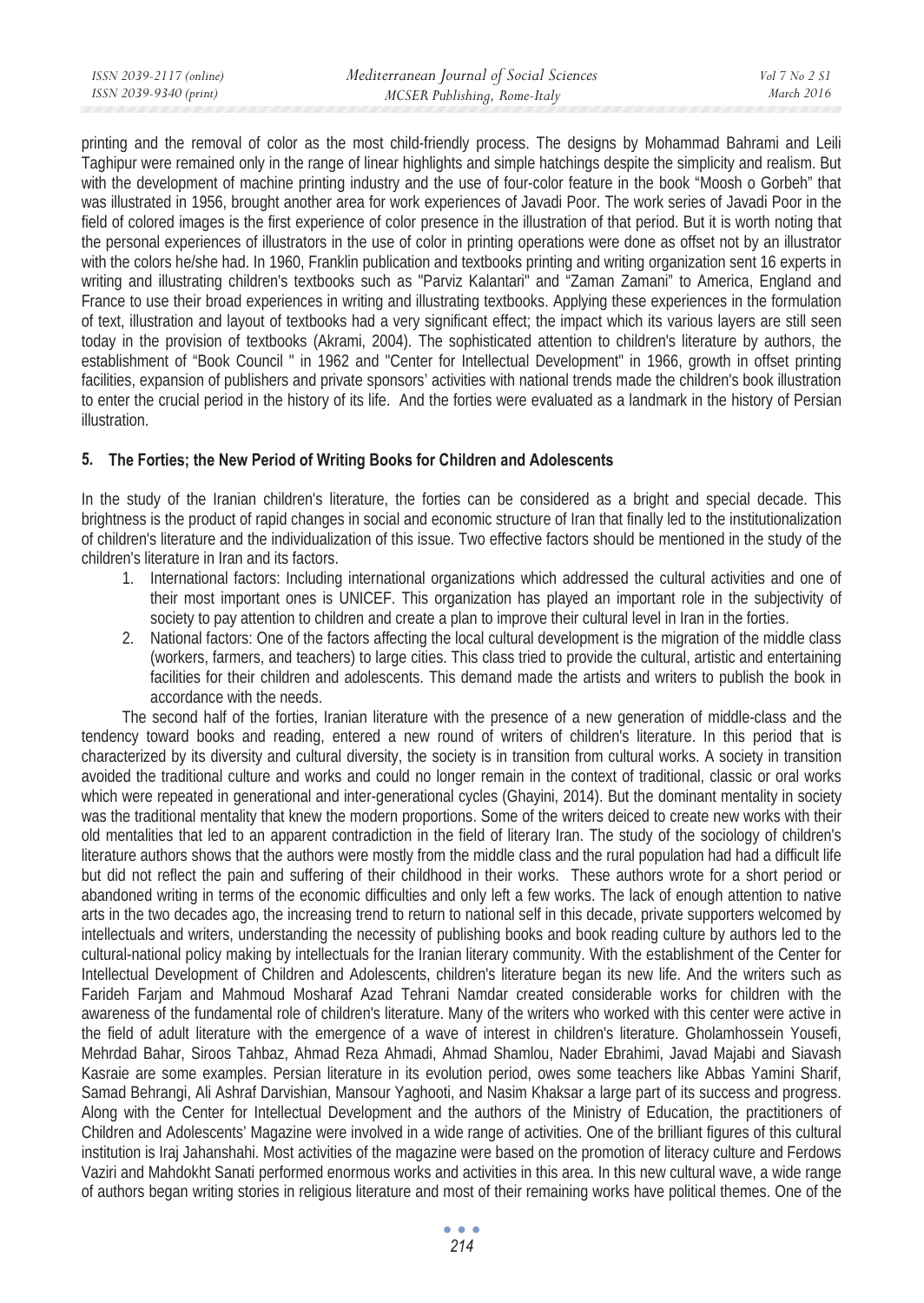| ISSN 2039-2117 (online) | Mediterranean Journal of Social Sciences | Vol 7 No 2 S1 |
|-------------------------|------------------------------------------|---------------|
| ISSN 2039-9340 (print)  | MCSER Publishing, Rome-Italy             | March 2016    |

clerics who wrote for children was Morteza Mutahhari whose aim was to establish a good relationship with the young generation of the country. With the rapid penetration of the Western culture, many clerics and members of the seminary began writing stories for children. Some famous authors in this area are Mostafa Zamani and Abdul Karim Bi Azar Shirazi. This group of writers considered the relationship between the religion of Islam and children in writing instead of giving a conscious faith in the minds of children. By entering conscious national-religious elements in children's literature, the Persian illustration changed and the native, national and religious elements of this land entered from within villages and cities into the illustrated papers of books.

#### **6. The Emergence of Cultural Identity in Children's Book Illustration**

The trend of modernism in the Persian visual arts dates back to the early 20s. The desire for the presence of modernization in the Iranian painting that was formed under the influence of impressionism, expressionism and European cubism increased in the forties and turned into the effective movement of painting in the influence of traditional Iranian arts aligned with the enthusiasm in social and industrial activities in Iran (Akrami, 2011). In the late thirties and forties, the biennials of Visual Art were held in Iran. Cultural policies adopted in organizing biennials and other exhibitions show the desire of their managers and custodians for the combinational art of national- Iranian identity and European modernism. The common feature of participating artists is to find new means of expression, new artistic positions, including the spirit and essence of ancient Iranian art in the works with Iranian flavor (Second Biennial of Tehran, 1960). The outcome of these biennials was the formation of Saqakhaneh movement. Saqakhaneh painting movement was an approach that was formed by providing political, intellectual, and social fields and the coincidence of global developments in changing the artistic-cultural attitude from modernism to postmodernism in Iran and could be an appropriate response to the government's artistic policy-making in the link between modernism and nationalism in the contemporary Persian art (Hosseini Rad & Khalili, 2012). The tendency to this method that was the combination of modern art and nationalreligious art in Iran entered not only in painting but also in children's book illustration. This movement made the transition from the past traditional flows and new links with the global trend in visual arts and children's book illustration. On the other hand, the arrival of advanced machines for printing, lithography and utilizing it by Franklin increased this art. This led to the collaboration with young artists who were graduated from the School of Fine Arts in painting field of study. Among the young students of that time, Muhammad Zaman Zamani, Parviz Kalantari, Arapik Baghdassarian, Ali Akbar Sadeghi, and Murteza Momayez joined the group of illustrators and left valuable works in children's book illustration. Beside the Franklin publication, Children's Book Council in 1962 and the Institute for Intellectual Development of Children in 1966 began their careers. The presence of Murteza Momayez, Nuroddin Zarrinkelk and Parviz Kalantari in the founding board of the Children's Book Council, promised a bright new era in the art of children's book illustration. Center for Intellectual Development of Children and Adolescents with emphasis on major cultural policies and attention to the foundations of national culture in this decade caused the creation of works with national themes. In this period, a wide range of children's books were illustrated based on the theme of Shahnameh. Some of those illustrators were Farshid Mesghali, Nuroddin Zarrinkelk, Nafiseh Riahi and above all Akbar Sadeghi. The emphasis on national-cultural identity in the field of illustration was not limited to that period, but also left its brilliant effects in the following decades.

National-religious identity is a spirit which governs the books. It is a spirit in all images of the books. In the way of drawing, there are the color and design of the artist which are transmitted to the child through image. But outward appearances that reflect the culture and traditions of each ethnic group also can help us in this regard (Pazhooheshi, 1994). With an emphasis on this definition, not only the way of coloring and designing by the artist but also the symbols, myths, and native elements of each ethnic group in the formation of his/her identity-based works. The presence of native elements in the illustration of children's books in different species shows the national affiliation (Akrami, 2004). Native elements in illustrations have two external and internal structures. In external structure the visual cues such as line, color, composition and texture help the native elements and in internal structure, the atmosphere and insights of the image reveal the native elements (Akrami, 2004). For the external structures of native elements four characteristics can be mentioned:

#### *6.1 The use of traditional elements of archetype*

Motifs carved on murals, seals, metals and potteries in the ancient Iran indicate the presence of pictorial signs rich in art and culture of Persian ethnic groups and have an expression of the traditions of this land's archetype. The art of writing (Persian miniature) in Iran could obtain the Persian native form with the efforts of our artists in the schools of Herat, Shiraz and Tabriz despite the fact that it was a combination of Chinese, Mongolian, Byzantine and Egyptian cultures. And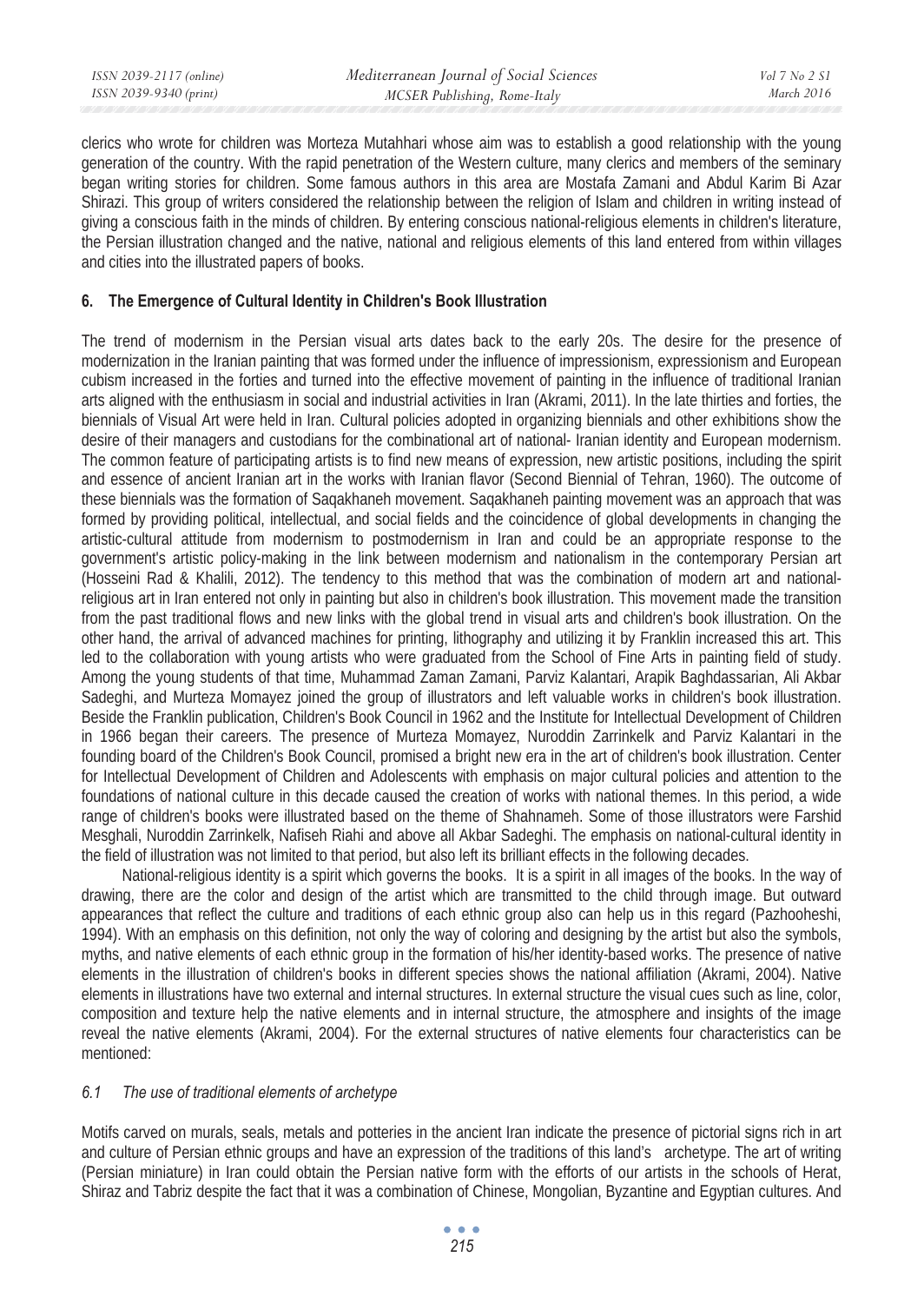the visual elements of archetype became the most long-standing pictorial signs in Persian painting art. Among the contemporary Iranian illustrators, Nuroddin Zarrinkelk and Ali Akbar Sadeghi are the most active illustrators, who use the painting symbols in children's book illustration and take advantage of symbolistie visual elements and sometimes mythical elements for creating the atmosphere and character of their works (See figures 1 and 2).



**Figure 1.** Nureddin Zarrin Kelk, Amir Hamze Saheb Gharan and Mehtar Nasim Ayar. 1968



**Figure 2.** Ali Akbar Sadeghi, Pahlevane Pahlevanan (The champion of champions) 1970

# *6.2 The use of visual elements of native history and geography*

The historical and geographical feature refers to the illustration of near and distant past texts and the simplest of its symbols can be seen in events, characterization, the demonstration of behaviors, and the design of costumes and faces or makeup (Akrami, 2004). In the illustration of textbooks in this period, the visual elements taken from the history and geography can be often seen. Some considerable works of this area are the fifth and sixth grade history books in the forties (See Figure 3). Parviz Kalantari and Muhammad Zaman Zamani left unique designs and configurations in the history of Persian illustration although they were influenced by the similar foreign examples in the reconstruction of historical events. Parviz Kalantari and Muhammad Zaman Zamani relied on aesthetics and familiarity with bio-ecological elements and were able to create the works that showed not only how people lived, but also showed the Iranian traditions to the children.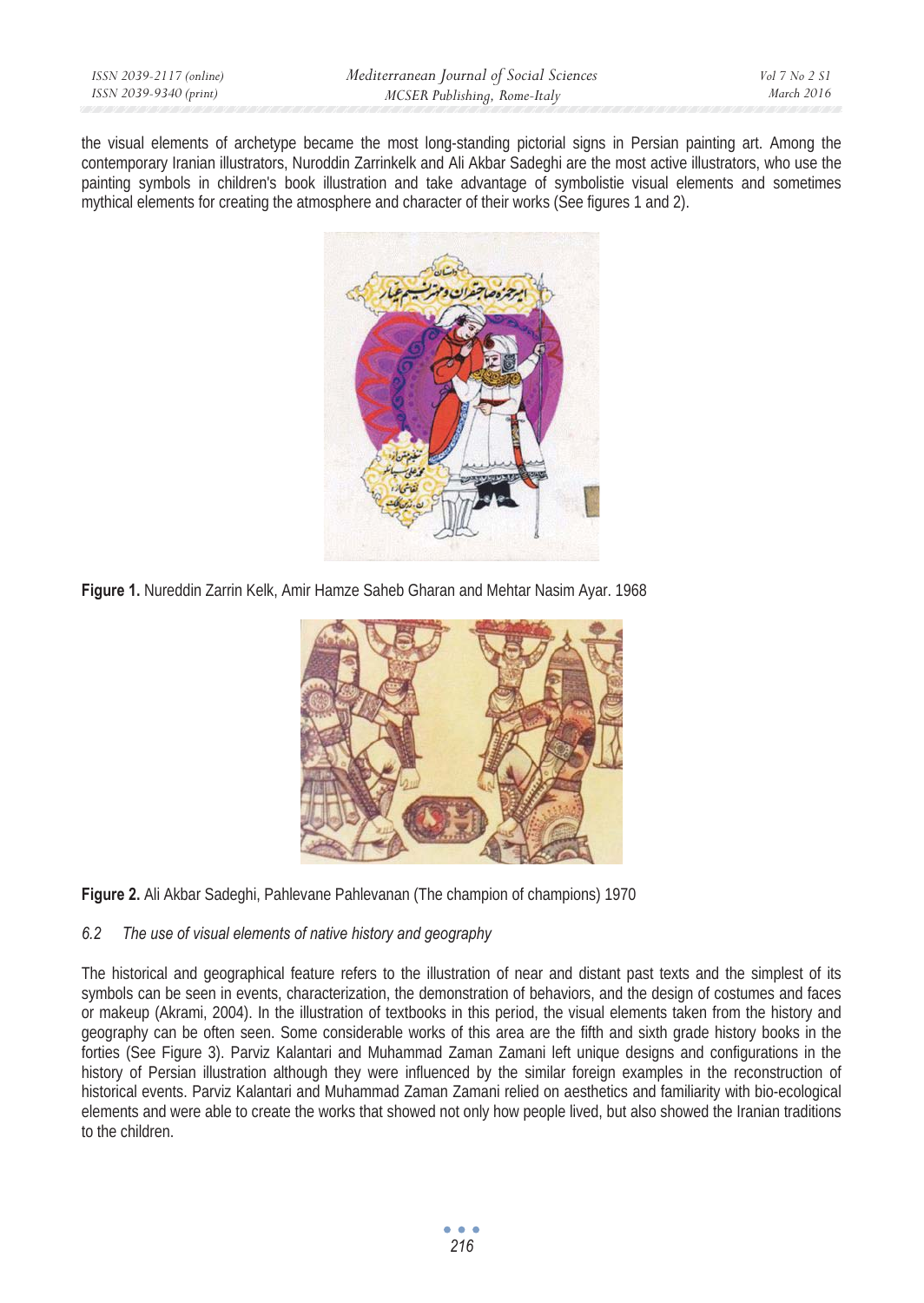

**Figure 3.** Muhammad Zaman Zamani, history of Iran. fifth grade book, 1965

# *6.3 Taking advantage of Persian architecture and atmosphere*

Atmosphere is the easiest and most obvious visual element in painting art which simply displays the geographic region of Illustrator's homeland. Canvas biological diversity in Persian illustration art is affected by the geographical diversity of this land. This atmosphere can be observed not only in rural areas but also in urban atmosphere. Addressing the native architecture and atmosphere in this decade is clearly visible in the works of illustrators who had a tendency to pure realism or childish realism. While the illustrators of this decade used various styles of illustration in creating their works, but the prevailing style in the illustration of this decade is realism. This style is one of the most popular styles in the history of children's book illustration. In this style, the artists try to correctly and accurately represent the reality, In particular, representing a historical story or a story that relates to a particular culture (Ghayini, 2012). Parviz Kalantari is the most obvious character of the tendency to childish realism with an emphasis on native atmosphere of Iran (See figures 4-6).



**Figure 4.** Parviz Kalantari, Gol Oomad Bahar Oomad (Flower came, Spring came), 1968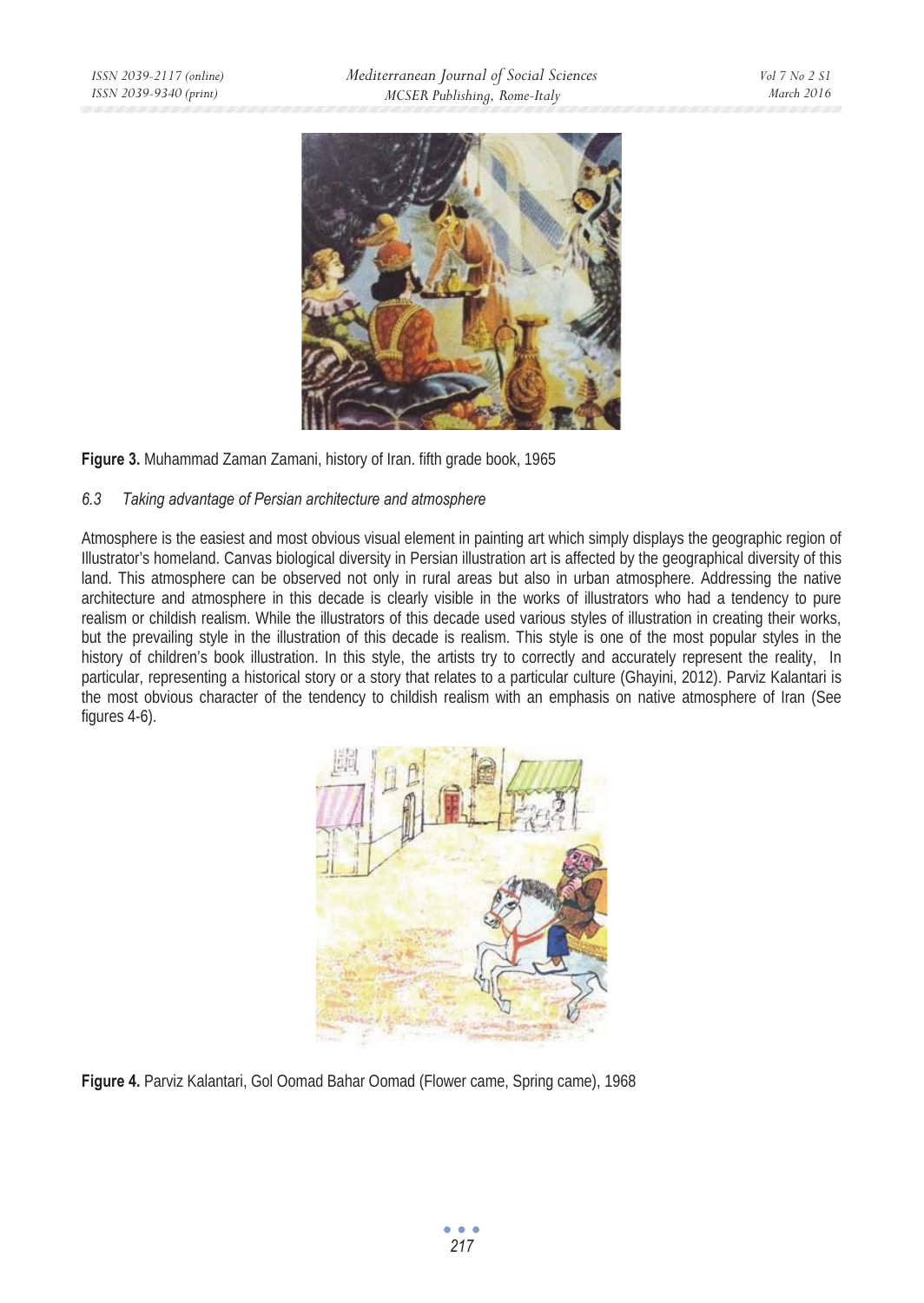

**Figure 5.** Parviz Kalantari, Gol Oomad Bahar Oomad (Flower came, Spring came), 1968



**Figure 6.** Parviz Kalantari, Gol Oomad Bahar Oomad (Flower came, Spring came), 1968

# *6.4 The native makeup and characterization*

Native elements in makeup can be found in the works of illustrators who paid attention to the Persian architecture and native atmosphere. The works of Zarrinkelk, Zamani and Kalantari are rich in Persian arrays and ethnic –native covers. Kalantari used the faces and arrays with Persian characteristics in providing the book "Aroosak haye Parcheyi" (Cloth dolls) published by the Institute for Intellectual Development. He significantly represented the Persian covers with the beauty and simplicity of the Persian culture. The clothing of rural and tribal people has been always a source of inspiration and a way to express our country's rich culture to Iranian illustrators in that decade (See Figure 7).

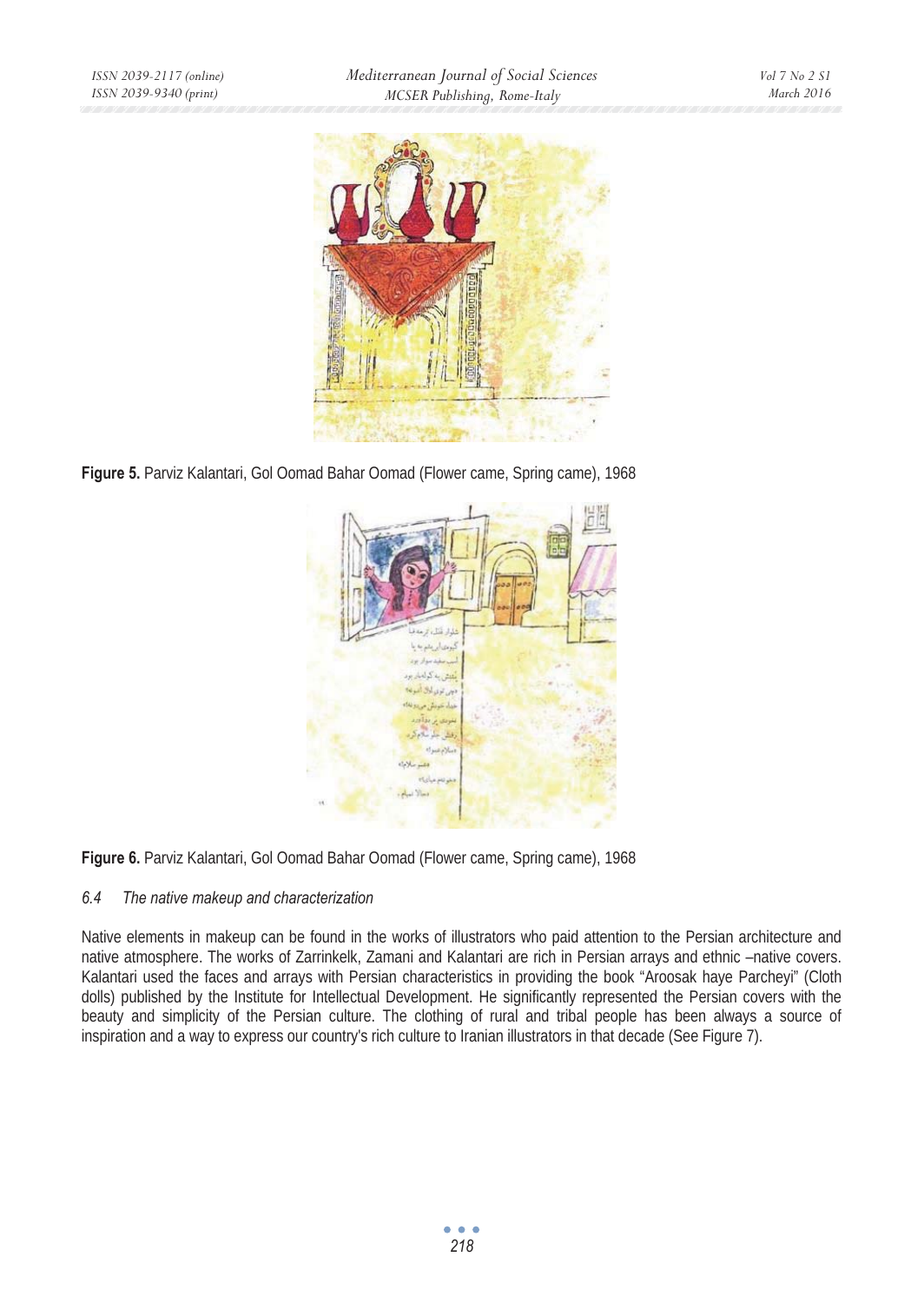

**Figure 7.** Parviz Kalantari, Gol Oomad Bahar Oomad (Flower came, Spring came), 1968

The study of the internal structure of native elements shows that considering the beliefs and rituals, native behaviors, metaphors and ontological thoughts are the main features. Religious and ritual beliefs have clearly emerged from the illustrators' homeland and have ritual characteristics called society. And many Iranian illustrators used ritual ceremonies intentionally or unintentionally that recalls us of the high effect of religious and ritual beliefs in our country. These effects in designing and coloring appear in the artist's work in such a way that forms the internal atmosphere of the text. Ali Akbar Sadeghi is one of the most important artists that carry out the children's book illustration by using the religious beliefs. The religious beliefs not only can make the past of a nation alive but also can be the reminiscent of national pride of each ethnic group. Many metaphors and ontological thoughts in Persian Illustration emerged from the mystical insights of the illustrator and many metaphors entered into the mystical literature of Iran and then Persian bibliography over the years. Ontological ethnic insights, the use of archetypes and the arrival of Persian ancient beliefs into the illustration art are one of t6he significant features of this decade (See Figure 8).



**Figure 8.** Ali Akbar Sadeghi, Pahlevane Pahlevanan (the champion of champions) 1970

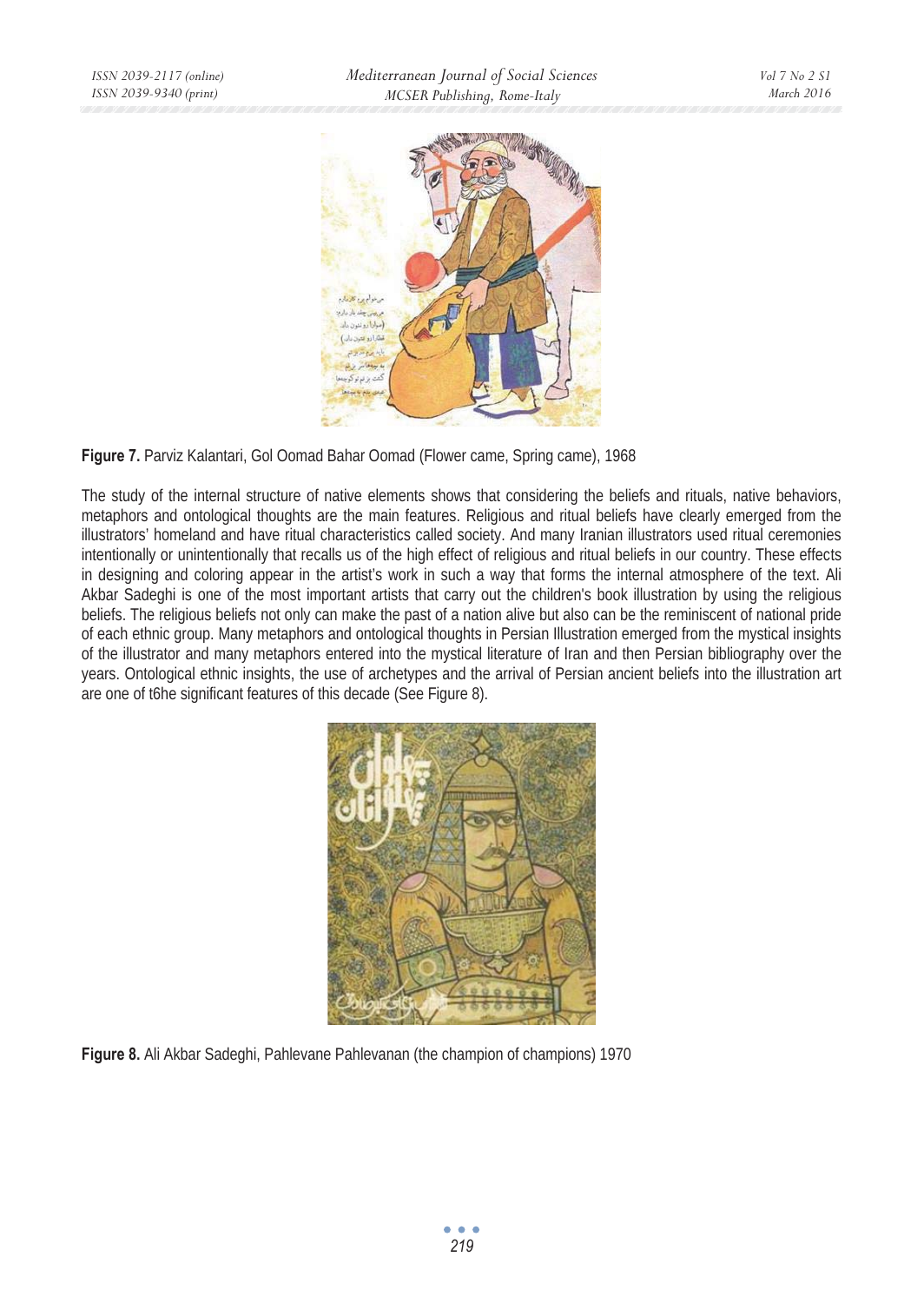#### **7. Parviz Kalantari, a Native-oriented Illustrator**

As was mentioned, among the native-oriented illustrators of children's books the works of Parviz Kalantari, the contemporary painter and illustrator, have a significant feature. He is one of the artists who had close relationship with the concerns, needs and moods of children during his life and created illustrative works through the familiarity with the mental interests and games of children. He left a considerable effect on the art history of Iran by his interesting and attractive works. The first children's story illustrated by him in 1334 was the book "Kadoo Ghelghele Zan" (The rolling pumpkin) written by Manuchehr Anvar published by Sokhan publications (See Figure 9).



**Figure 9.** Parviz Kalantari, Kadoo Ghelgheleh Zan (The rolling pumpkin). 1955

Kalantari began his career as an illustrator of textbooks in 1956. He illustrated the book "Gol Oomad Bahar Oomad" (Flower came, spring came) written by Manuchehr Naeyestani by the order of the Institute for Intellectual Development of Children and Adolescents and could receive the award for best children's book illustration by the Children's Book Council (See figure 10).



**Figure 10.** Parviz Kalantari, Gol Oomad Bahar Oomad (Flower came, Spring came), 1968

Maleki (2012) in 1969 he illustrated the book "Jomjomak Barge Khazoon" written by Mahdokht Dowlat Abadi and in the same year he received his second prize from the Children's Book Council. He continued the cooperation with the Institute for Intellectual Development of Children and Adolescents in the forties to create the effective and lasting works in the art of children's book illustration. One of the most important characteristics of his works is the continuous use of Persian native elements. His illustrations are full of childish pleasure and happiness with a simple expression. Kalantari believes that the lives of nomads, tents, rugs and colorful clothes are the full sources that the artist can consciously interpret and according to our traditional culture, we can have a valuable experience in line with our native and regional culture. Although he sees himself as an artist with modern trends, he believes that we should look at the artists around us and say new words and have innovation at the same time (Maleki, 2012). Beautiful symbols of Iranian life in nomadic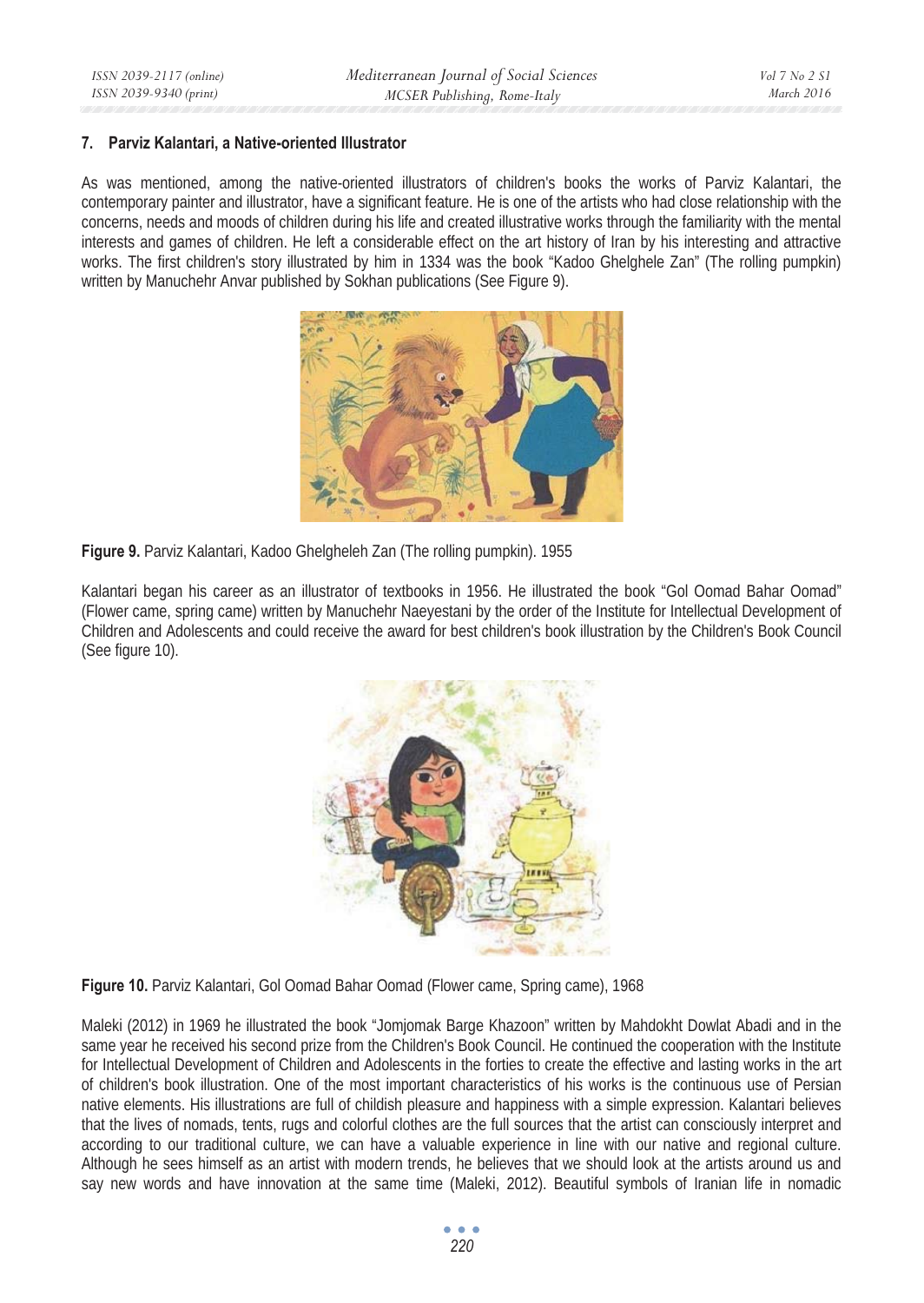| ISSN 2039-2117 (online) | Mediterranean Journal of Social Sciences | Vol 7 No 2 SI |
|-------------------------|------------------------------------------|---------------|
| ISSN 2039-9340 (print)  | MCSER Publishing, Rome-Italy             | March 2016    |

migrations, old bathroom, peddle wheels, Iranian samovars, rustic hand woven things, colorful horse blankets and mud walls are rich in the signs of life in the streets of cities and villages of our country (Akrami, 2004). They are widely used in the works of Kalantari. Ghobad Shiva says: (Parviz Kalantari still looks at the Persian land and culture with the innocence and vulnerability of a child and shows us this look at his works with the experience of an eastern artist) (Maleki, 2012).

Parviz Kalantari relied on the aesthetics and understanding of biological elements in Iran and left valuable works in the Persian books of primary school which have been remained in the minds of yesterday children and today adults. He says: ((Now I think that after 44 years, the best part of my professional career includes the textbooks illustrated and designed at Franklin Institute.)). He considers simplicity as one of the basic features of his works and knows that children communicate with it very quickly (Maleki, 2012). The most effective works of Parviz Kalantari are related to the Persian books' stories at primary school that were given to the Iranian students across the country more than fifty years and have made a lasting memory in the minds of every Iranian and this is a lasting and important work in the history of contemporary art in Iran. Here are some of the illustrations:

- 1. The story of "Hasanak Kojayi?" (Where are you Hasanak?) Written by Muhammad Parnian is about a rural boy whose duty is to feed the animals in his house. One day, he arrived late and heard the voice of the cattle in the barn. So, he fed the animals and remembered his father's words that God has said: Animals should not be kept hungry. (See Figure 11). Kalantari says about illustration: "in the past years like 1957 I got stuck in the illustration of textbooks and those works were new which means that the presence of color for history and geography books in large size looked very nice. In summer, I went to the village and painted from the villagers. I was well acquainted with native elements and these elements spread to textbooks such as Hasanak Kojayi (Where are you Hasanak?", he was a peasant boy. He wears a felt hat and Giveh thus I became so fascinated in the native elements of my country." (Maleki, 2012).
- 2. The story of "Kokab Khanoom" (Mrs. Kokab) written by council of primary school textbooks is about a clean rural women who one day receives some uninvited guests. He gives milk, butter, yogurt and cheese to her guests. At the end, everyone thanks God for His blessings. (See figure 12).



**Figure 11.** Parviz Kalantari, Hasanak Kojayi? (Where are you Hasanak?), the Persian book of the second grade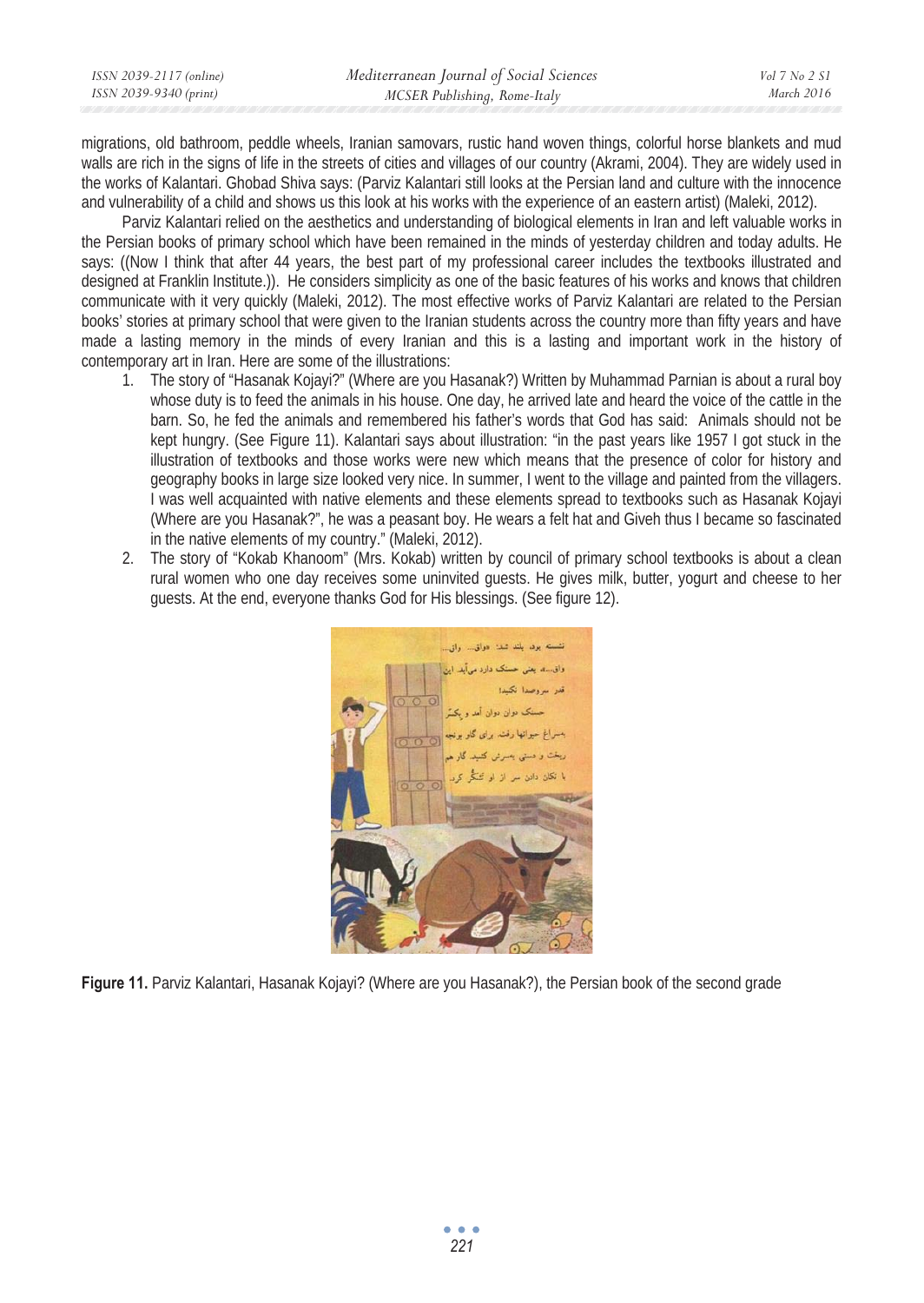روزی عدّهای از ده دیگر سَرزَده" به خانهٔ آنها آمدند. کوکب .<br>خانم با تخمرغ تازه و روغن نیمرو درست کرد. تان و کره و ماست و پنیر هم سر سفره گذاشت. همه از مهمان توازی و سلیقهٔ کوکب خانم تعریف کردند. عباس می خورد و می گفت: من که از خوردن این نان و کره و نیمرو سیر نمیشوم. چه غذاهای خوشمزهای: خدا را شکر می کنم که این همه نعمتهای خوب آفریده است.



**Figure 12.** Parviz Kalantari, Kokab Khanoom (Mrs. Kokab)

3. "Choopane Doroogh goo" (The Boy Who Cried Wolf) is one of the most popular stories with a strong Nostalgia expressed the myth of honesty and integrity to every Iranian. This story left a lasting illustration in the mind of Iranian children through the illustrations made by Kalantari that accompanied the children to the adulthood. The boy who cried wolf was someone who cried wolf time to time. The villagers came to help him but realized he was lying and then they returned upset until one day the wolf attacks the flock and nobody helped him so the wolf tore his sheep (See Figure 13).



**Figure 13.** Parviz Kalantari, Choopane Doroogh goo (The boy who cried wolf)

4. The memorable poem of "Zagh va Roobah" (the crow and the fox) written by Habib Yaghmaei is another story of primary school books in the forties illustrated by Parviz Kalantari. Yaghmaei in this poem talks about a cunning fox that is seeking to get cheese from a crow sitting on a tree branch. The cunning fox encourages the crow to sing and then steals its cheese (See Figure 14).

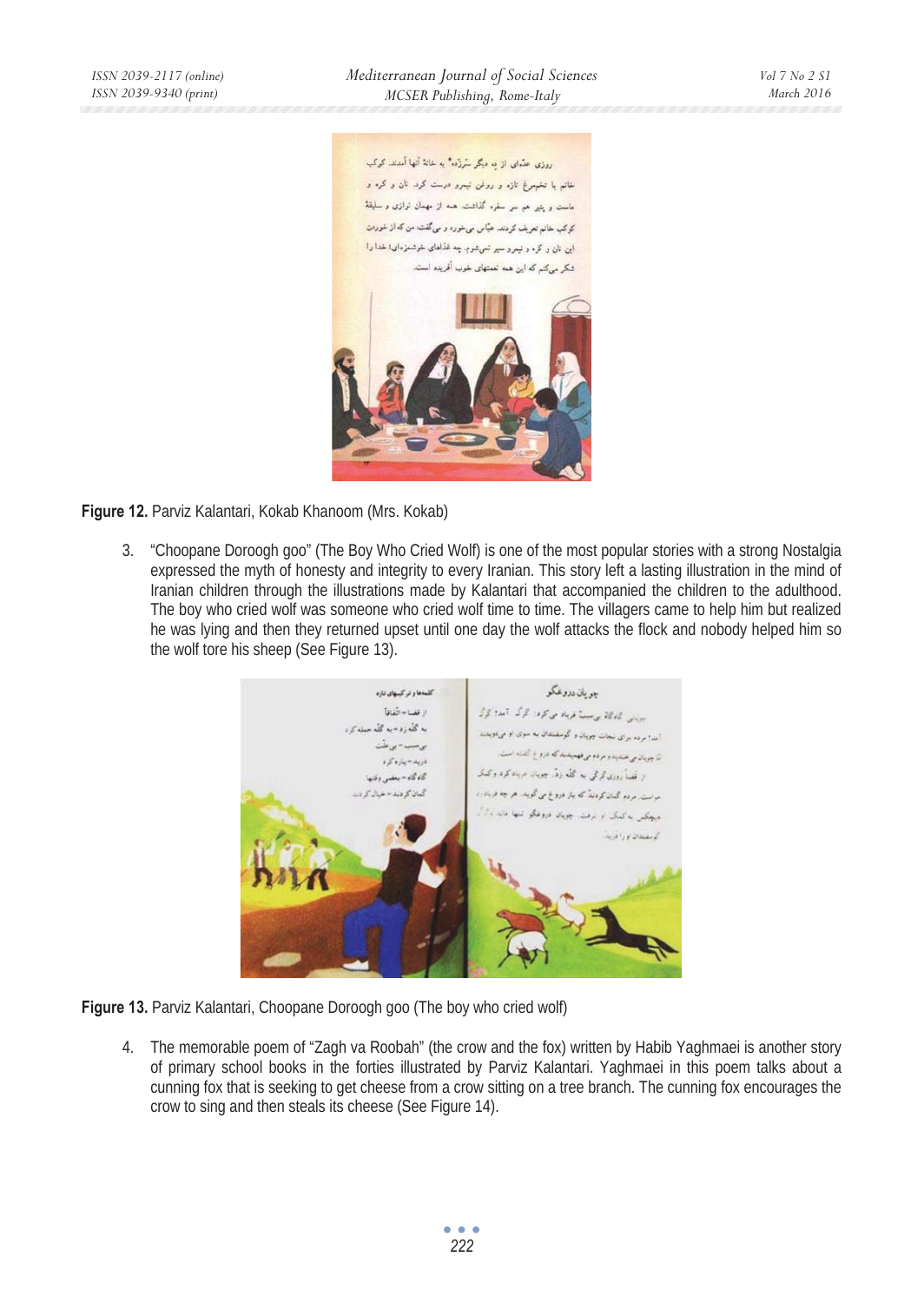

**Figure 14.** Parviz Kalantari, Zagh va Roobah (the crow and the fox)

5. Another illustrated story by Kalantari in the forties is "Morghabi va Lakposht" (the duck and the turtle). It is a story inspired by Kalila wa Dimna book about a turtle that dreams about flying. The pond ducks that were planning to immigrate, took the turtle with a wood to the sky but the turtle opened its mouth carelessly and then fell down. (See Figure 15).

لاكتشت بذرفت مرغاسها جوبى أوردند و به او گفتند ما دو سر جوب را با متقار" میگیرند. تو هم وسط آن را با دهانت یگیر. به این نرتیب هر سه پرواز خواهیم کرد. امّا باید مواظب .<br>باشی که در وقت پرواز هرگز دهانت را باز نکسی. لاک پشت گفت: هر چه بگویید انجام میردهم. مرغابيها به برواز درآمدند و لاک.شت را هم با خود بردند. وقتی که به بالای شهر رسیدند. چشم مردم به آنها افتاد مردم آنها را به هم نشان می،ادند و میگفتند: لاک پشت را ببینید که هُوَس يرواز كرده است!

**Figure 15.** Parviz Kalantari, Morghabi va Lakposht (the duck and the turtle)

All these stories in children's literature have a moral and epistemological burden that the artist illustrated the images so subtly to have a lasting effect on the minds of yesterday children in terms of the influence of illustration. In the first three illustrations, Kalantari deals with common features which included the external structure of native elements and the presence of geographical and climatic features is one of the considerable elements. Emphasis on how people live in the three mentioned images is quite evident. The native atmosphere of images is focused on rural and tribal areas. The national-religious identity of the society was focused in makeup and characterization of the people and the covers and arrays have given a Persian taste to the images. Men and boys were illustrated with a rural covering such as felt hats and Giveh and women with Chador. And these images were used when the people were far from the native covering. Kalantari says: I have illustrated the people who were from my homeland: Fashandak village in Taleghan. He stated: I